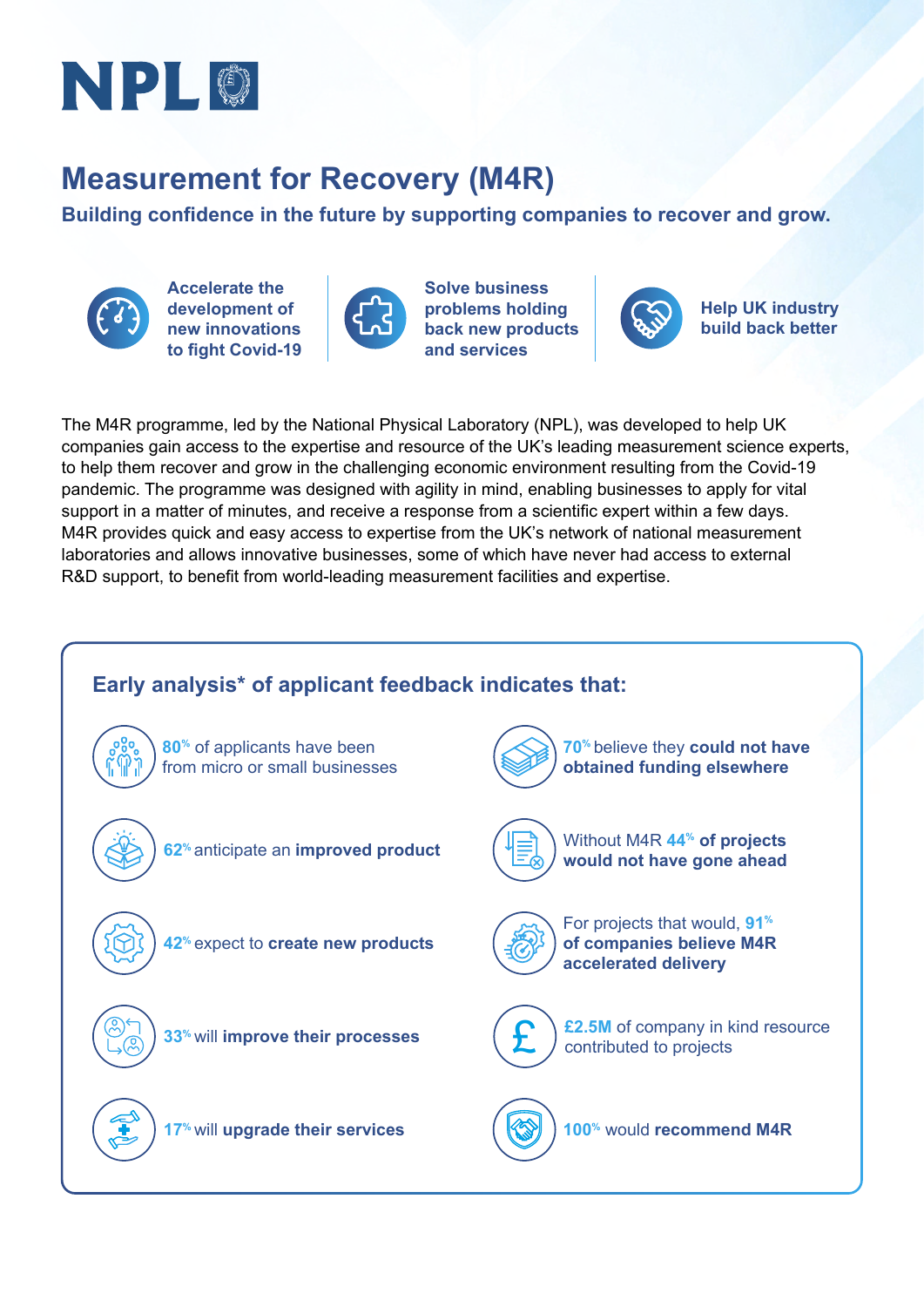

# **Delivering commercial impact**

**M4R was designed to help remove barriers to the commercialisation of new innovations, increase investment in UK companies providing solutions to the pandemic, and fast-track development of new products and services.**

Many of the businesses supported are working to address global challenges in life sciences, renewable energy, and data – with significant potential to boost the UK economy and address societal challenges.

> **70%**of companies said their **commercial opportunity has greatly or moderately increased as a result of their M4R project**

**63%**of participants expect to see **increased sales in new or existing markets as a result of their M4R project** 

**64%**of companies expect to **secure more investment for their project from either external investment or internal sources**

**32%**of participants expect to see **reduced costs through decreased production or material costs as a result of the M4R work** 

*"The value of M4R to our business is incalculable, the support critical for the development of the new products, helping us to survive."*

*"The M4R programme has enabled us to put more intelligence into our processes, which has significantly reduced the lead time and costs of new product introduction."*

*"M4R has given us an opportunity to test our new products when there were no other options."*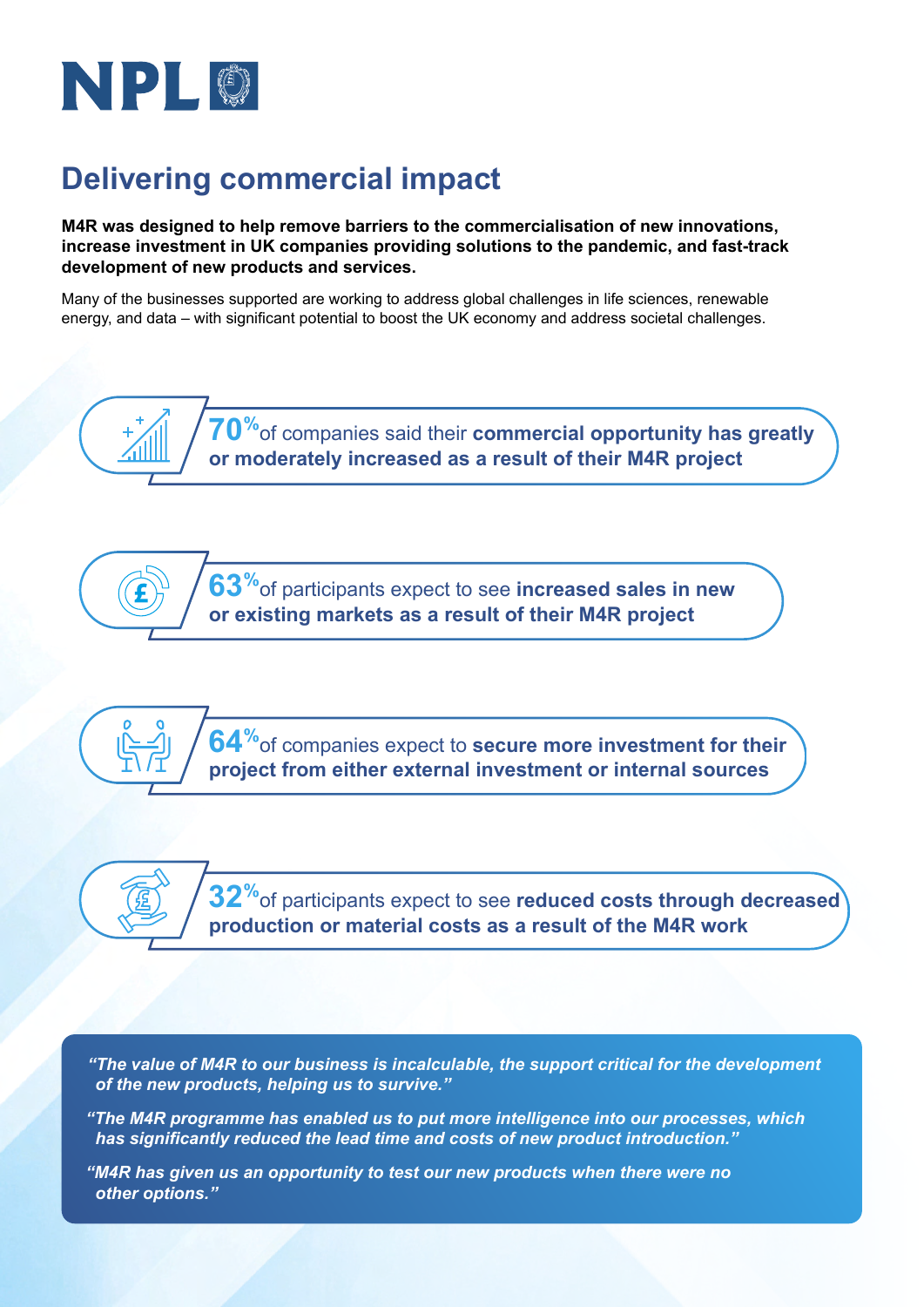## **Supporting businesses across the UK**

**Over 600 businesses from across the UK are being supported by M4R to address a range of issues including design, manufacturing, production and processing, regulatory compliance, and product development.**

The programme has enabled them to accelerate innovation, uncover efficiencies and bring confidence to decision making and investment. M4R has helped drive growth for UK industry in a challenging economic climate caused by the pandemic.

625 applicants have received advice from an expert, of which 78% have led to a collaborative R&D project.



### **Delivering innovation and growth across industry**

The classification of applications into high level challenges illustrates how the work aligns to government priority areas.